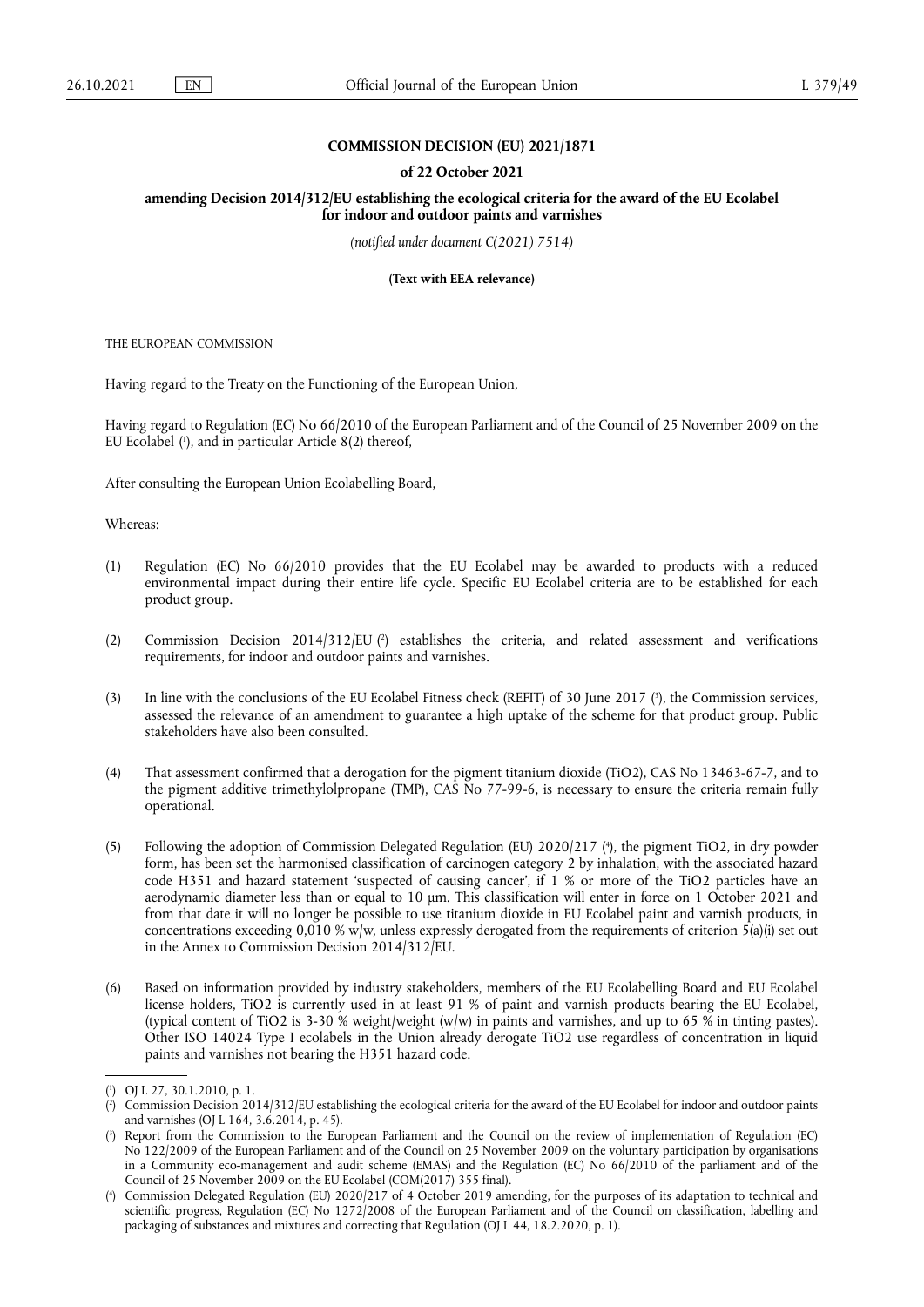(7) TiO2 is a superior performing pigment to all other known alternatives because of its high brightness and high refractive index. In order to provide a given opacity to a coating, paints and varnishes with alternative pigments, such as zirconium oxide, zinc oxide, barium sulphate or zinc sulphate, would need to contain higher pigment contents or be applied in denser coatings, with a higher environmental impact.

<span id="page-1-2"></span>(8) The derogation request for the use of TiO2 in EU Ecolabel paints and varnishes should apply only to mixtures where the presence of TiO2 does not trigger the classification of the final product with the hazard code H351. According to Delegated Regulation (EU) 2020/217, however, the label on the packaging of liquid mixtures containing 1 % or more of TiO2 particles with aerodynamic diameter equal to or below 10 µm, shall bear the EUH211 statement: 'Warning! Hazardous respirable droplets may be formed when sprayed. Do not breathe spray or mist.' as set out in Annex II, Part 2, to Regulation (EC) No 1272/2008 of the European Parliament and of the Council ( 5 [\).](#page-1-0)

- (9) In March 2020, as part of a joint submission to the classification and labelling inventory managed by the European Chemicals Agency, the pigment additive TMP has been set the classification of reprotoxicant category 2, with the associated hazard code H361fd and hazard statement 'suspected of damaging fertility or the unborn child'. TMP is not directly used by paint producers, but can be present in pigments, as an additive, in concentrations up to 1,0 % w/w of pigment (most commonly up to 0,6 %). TMP-treated pigments cannot be used in EU Ecolabel paint and varnish products if the concentration of TMP in the paint and varnish product exceeds 0,010 % w/w. To facilitate the use of TMP-treated pigments, the presence of TMP needs to be expressly derogated from the requirements of criterion 5(a) 'Overall restrictions to hazard classifications and risk phrases' of Decision 2014/312/EU.
- (10) Based on information provided by industry stakeholders, members of the EU Ecolabelling Board and EU Ecolabel license holders, pigments are treated with TMP in order to improve their bulk flow during dosing and to improve dispersion during mixing. TMP-treated pigments facilitate superior dispersion levels and lower mixing times (estimated 30 % reduction), resulting in energy savings and increased plant productivity rates. Currently there are no known alternatives that provide the bulk flow and dispersion benefits of TMP. It is estimated that research and development efforts into non-hazardous or less hazardous alternatives to TMP would take at least two years with no guarantee of success. The continued use of TMP-treated pigments in paint and varnish products has already been permitted in several other ISO 14024 Type I ecolabels in the Union.
- (11) The need for derogations for TiO2 and TMP after the validity period of Decision 2014/312/EU should be carefully assessed during the revision process of the related criteria. Industry is encouraged to find safer alternatives to those substances in the meantime.
- <span id="page-1-3"></span>(12) For clarity, in the Appendix to the Annex to Decision 2014/312/EUin point 1.(iii), it is necessary to replace the 0,0200 % threshold indicated for 2-methyl-2H-isothiazol-3one (MIT), CAS No 2682-20-4; EC No 220-239-6, with 0,0015 %, in order to harmonize the content of Criterion 5(a) of that Annex with the  $13<sup>th</sup>$  adaptation to technical and scientific progress (ATP) to Regulation (EC) No 1272/2008 [\(](#page-1-1) 6 ), which entered into force on 1 May 2020.
- (13) The 13th ATP has in fact lowered to 0,0015 % the MIT threshold concentration that would trigger the classification of the mixture as a skin sensitiser, category 1A with the associated hazard code H317 and hazard statement 'may cause an allergic skin reaction'. Criterion 5(a) does not permit the final EU Ecolabel paint or varnish product to be classified with the hazard code H317 unless explicitly derogated. Therefore the 0,0200 % threshold indicated for MIT in the EU Ecolabel Appendix to the Annex to Decision 2014/312/EU is contradictory and should be substituted with 0,0015 %.

<span id="page-1-0"></span>[<sup>\(</sup>](#page-1-2) 5 ) Regulation (EC) No 1272/2008 of the European Parliament and of the Council of 16 December 2008 on classification, labelling and packaging of substances and mixtures, amending and repealing Directives 67/548/EEC and 1999/45/EC, and amending Regulation (EC) No 1907/2006 (OJ L 353, 31.12.2008, p. 1).

<span id="page-1-1"></span>[<sup>\(</sup>](#page-1-3) 6 ) Commission Regulation (EU) 2018/1480 of 4 October 2018 amending, for the purposes of its adaptation to technical and scientific progress, Regulation (EC) No 1272/2008 of the European Parliament and of the Council on classification, labelling and packaging of substances and mixtures and correcting Commission Regulation (EU) 2017/776 (OJ L 251, 5.10.2018, p. 1).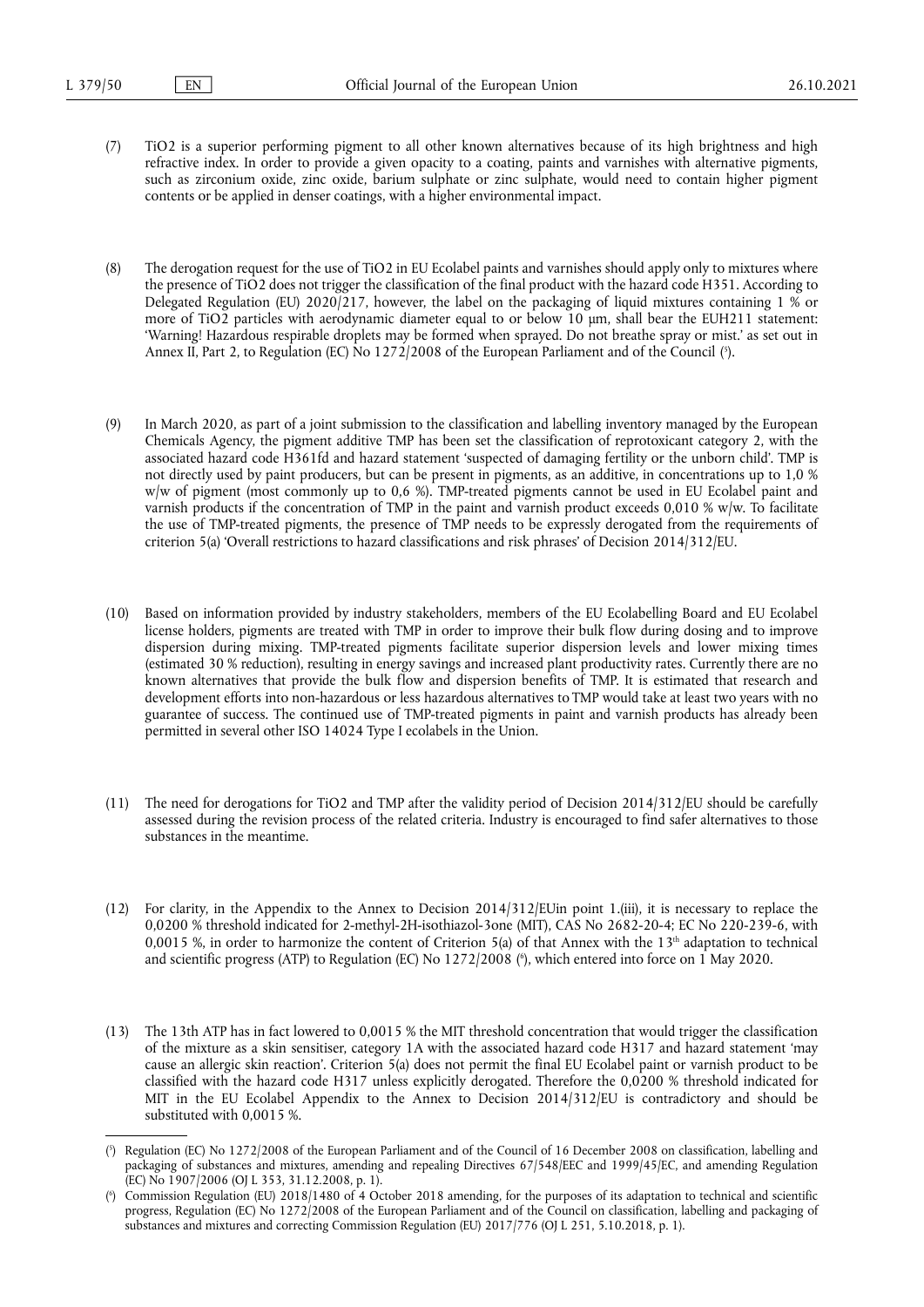- (14) For clarity, in the Appendix to the Annex to Decision 2014/312/EU, in point 1.(iii), it is necessary to replace the 0,0500 % threshold indicated for substance 2-octyl-2H-isothiazol-3-one (OIT), CAS No 26530-20-1; EC No 247-761-7, with 0,0015 %, in order to harmonize the content of Criterion 5(a) of that Annex with the 15<sup>th</sup> ATP to Regulation (EC) No 1272/2008, which is to enter into force on 1 March 2022.
- (15) The 15th ATP is to lower to 0,0015 % the OIT threshold concentration that would trigger the classification of the mixture as a skin sensitiser, category 1A with the associated hazard code H317 and hazard statement 'may cause an allergic skin reaction'. Criterion 5(a) does not permit the final EU Ecolabel paint or varnish product to be classified with the hazard code H317 unless explicitly derogated. Therefore the 0,0500 % threshold indicated for OIT in the EU Ecolabel Appendix would be contradictory from 1 March 2022 and should be substituted with 0,0015 %, effective from that date onwards.
- (16) Decision 2014/312/EU should therefore be amended accordingly.
- (17) The measures provided for in this Decision are in accordance with the opinion of the Committee established by Article 16 of Regulation (EC) No 66/2010,

HAS ADOPTED THIS DECISION:

### *Sole Article*

The Annex to Decision 2014/312/EU is amended in accordance with the Annex to this Decision.

This Decision is addressed to the Member States.

Done at Brussels, 22 October 2021.

*For the Commission* Virginijus SINKEVIČIUS *Member of the Commission*